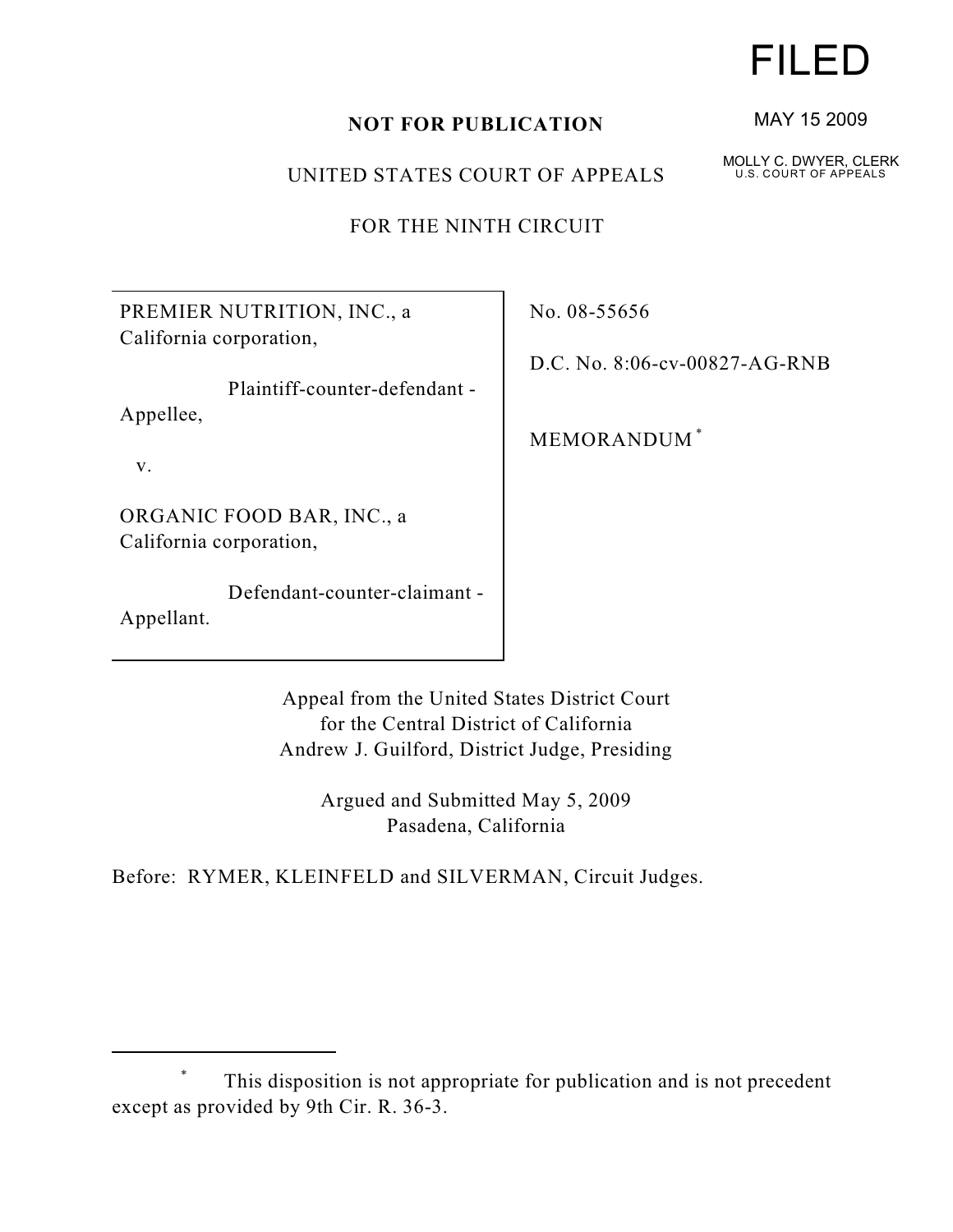Defendant Organic Food Bar, Inc. appeals the district court's order granting summary judgment in favor of Plaintiff Premier Nutrition, Inc. The district court concluded that the term "Organic Food Bar" is generic and therefore not protected under trademark law. We affirm.

"[T]he ultimate test of whether a trademark is generic" is "how a term is understood by the consuming public . . . ." *Filipino Yellow Pages, Inc. v. Asian Journal Publ'ns, Inc.*, 198 F.3d 1143, 1148 (9th Cir. 1999). In evaluating the public's understanding, we favor the "who-are-you / what-are-you" test: "A [protectable] mark answers the buyer's questions 'Who are you?' 'Where do you come from?' 'Who vouches for you?' But the generic name of the product answers the question 'What are you?'" *Id.* at 1147 (internal quotation marks omitted).

Here, the term "Organic Food Bar" answers the question "What are you?" and therefore describes a type of product. "[I]f the primary significance of the trademark is to describe the type of product rather than the producer, the trademark is a generic term and cannot be a valid trademark." *Id.* (internal quotation marks omitted). Premier's direct and circumstantial evidence – including dictionary definitions, media usage of the term, competitors' usage, OFB's usage of similar terms, and a consumer survey – reinforces this conclusion.

-2-